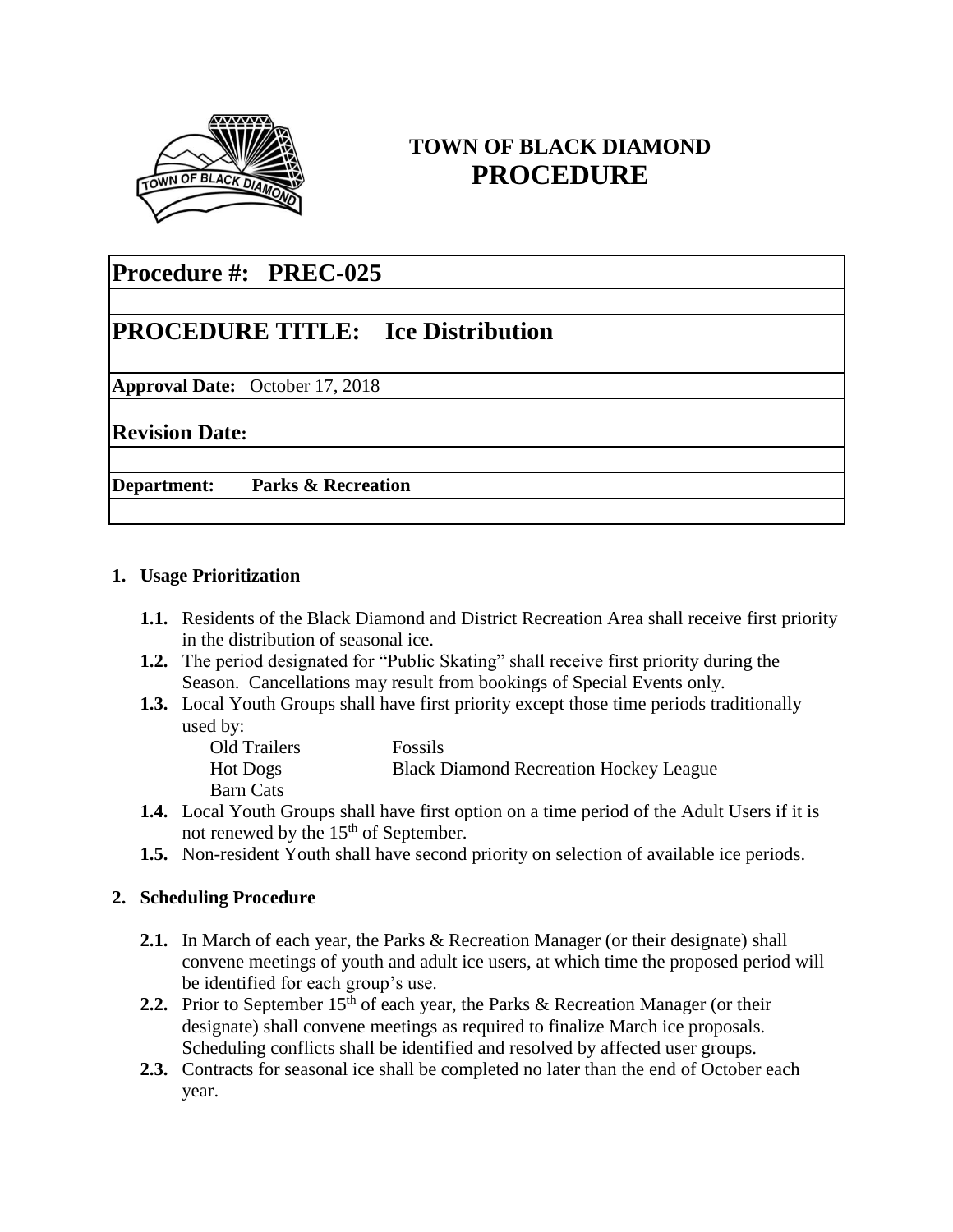

**2.4.** All ice not contracted by the end of October shall be made available for rental on a first come, first served basis.

## **3. Fees and Charges**

**3.1.** Fees and charges for ice use shall be those set from time to time by Council for the Town of Black Diamond.

### **4. Cancellation**

- **4.1.** Cancellations shall be accepted thirty (30) days prior to booking without penalty. Any cancellation received less than thirty (30) days prior to the actual booking will be charged the full rental fee unless the ice can be rented to an alternative user group, with the exception of cancellation, by the Parks  $\&$  Recreation Manager, due to inclement weather.
- **4.2.** The Parks & Recreation Manager reserves the right to cancel bookings for consumption of alcohol or cannabis within the facility, up to and including termination of usage.
	- **4.2.1.** Upon first occurrence of a violation of section 4.2, a user group will have their next scheduled ice time cancelled. Regular charges will apply for the cancelled ice time.
	- **4.2.2.** Upon a second or subsequent occurrence of a violation of section 4.2, a user group will have all scheduled ice time for the remainder of the Season cancelled. The Parks & Recreation Manager will release for rental any remaining ice time scheduled for the offending user group. The user group will be responsible for any outstanding, unrented ice time at the end of a thirty (30) day period. No ice time will be made available to the user group in any ensuing Season until all outstanding amounts incurred have been paid.
	- **4.2.3.** Any members of any user group who have caused cancellation of ice times due to consumption of alcohol or cannabis may also be personally subject to fines or charges under applicable Town of Black Diamond bylaws or applicable provincial legislation.
- **4.3.** The Parks & Recreation Manager reserves the right to cancel bookings, and may waive any applicable fees, with no notice or obligation due to mechanical failure, flood, fire or Act of God.

### **5. End of Procedure**

### **APPROVAL**

Sharlene Brown, CAO Date

\_\_\_\_\_\_\_\_\_\_\_\_\_\_\_\_\_\_\_\_\_\_\_\_\_\_\_\_\_\_\_